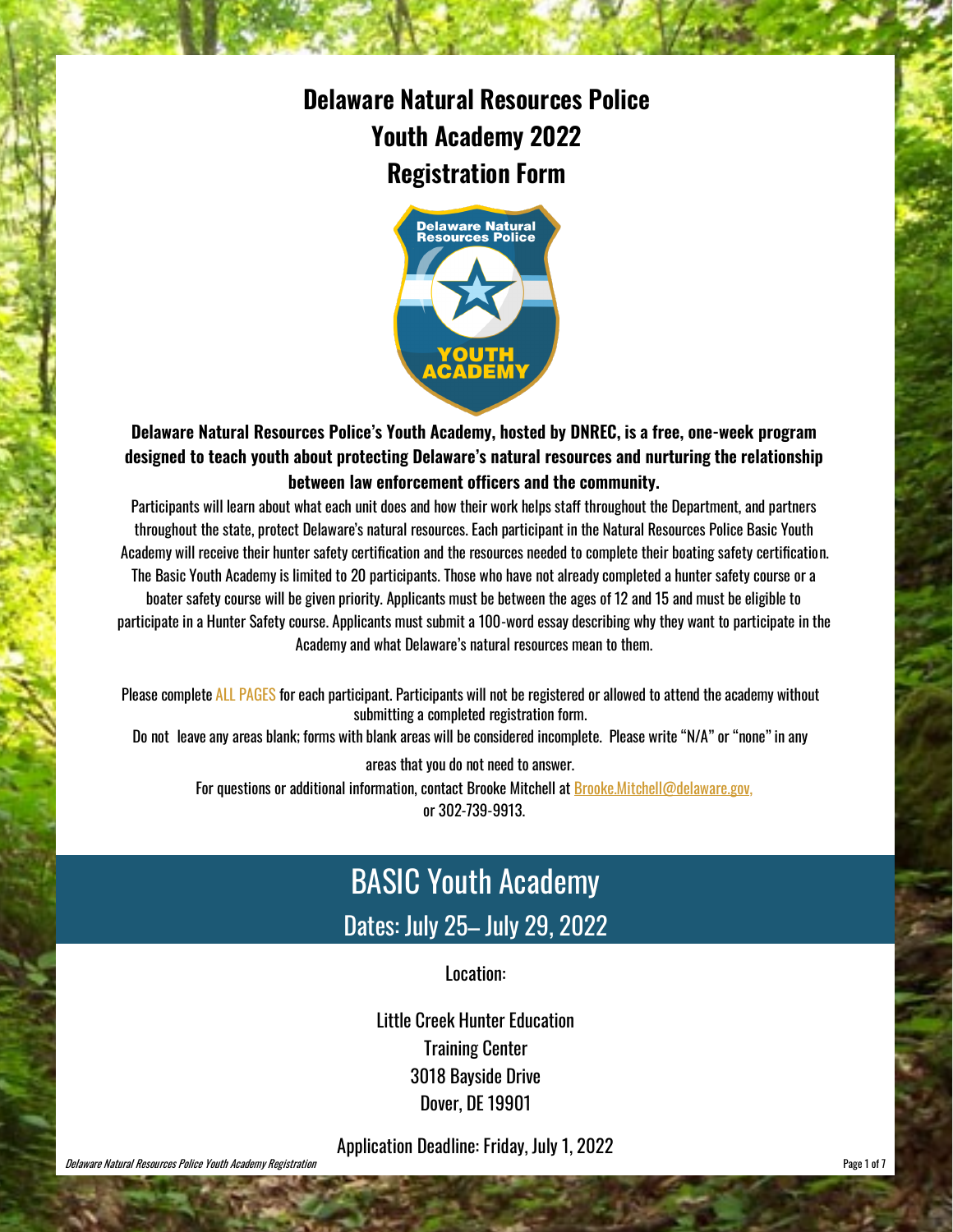| <b>PARTICIPANT INFORMATION</b>                                                                                         |                                                    |            |                     |              |           |
|------------------------------------------------------------------------------------------------------------------------|----------------------------------------------------|------------|---------------------|--------------|-----------|
| Last Name:                                                                                                             | Last Four of SSN:<br>(Required for Hunter Ed Card) |            |                     |              |           |
| <b>First Name:</b>                                                                                                     | <b>Grade Completed:</b>                            |            |                     |              |           |
|                                                                                                                        |                                                    |            |                     |              |           |
|                                                                                                                        | School:                                            |            |                     |              |           |
| Date of Birth:                                                                                                         |                                                    |            |                     |              |           |
|                                                                                                                        | <b>T-Shirt Size:</b>                               |            |                     |              |           |
|                                                                                                                        |                                                    |            |                     |              |           |
| Age <i>as of July 25, 2022</i> : ______                                                                                | Child:                                             | $\Box$ XS  | $\square$           | $\square$ M  | $\Box$    |
|                                                                                                                        |                                                    |            |                     |              |           |
| <b>DMale</b><br>Gender:<br><b>OFemale</b><br><b>Other/Prefer Not to Identify</b>                                       | Adult:                                             | $\Box$     | $\square$ M         | ΠL           | $\Box$ XL |
|                                                                                                                        |                                                    |            |                     |              |           |
| <b>MEDICAL INFORMATION</b>                                                                                             |                                                    |            |                     |              |           |
| <b>Health Insurance:</b>                                                                                               |                                                    |            |                     |              |           |
|                                                                                                                        |                                                    |            |                     |              |           |
| Doctor's Name:                                                                                                         | <b>Doctor's Phone:</b>                             |            |                     |              |           |
|                                                                                                                        |                                                    |            |                     |              |           |
|                                                                                                                        |                                                    |            |                     |              |           |
| Please complete the following immunization information for our records (participant must have all four)                |                                                    |            |                     |              |           |
|                                                                                                                        |                                                    |            |                     |              |           |
| <b>MONTH/YEAR</b>                                                                                                      |                                                    |            | <b>IMMUNIZATION</b> |              |           |
|                                                                                                                        | <b>Tdap (Diphtheria, Tetanus, Pertussis)</b>       |            |                     |              |           |
|                                                                                                                        | <b>IPV/OPV (Polio)</b>                             |            |                     |              |           |
|                                                                                                                        | Hib (Haemophilus Influenzae)                       |            |                     |              |           |
|                                                                                                                        |                                                    |            |                     |              |           |
| <b>MEDICAL HISTORY</b>                                                                                                 | <b>MMR (Measles, Mumps, Rubella)</b>               |            |                     |              |           |
|                                                                                                                        |                                                    |            |                     |              |           |
| Does your child have any allergies?                                                                                    |                                                    | $\Box$ Yes |                     | $\square$ No |           |
| If yes, please specify:                                                                                                |                                                    |            |                     |              |           |
|                                                                                                                        |                                                    |            |                     |              |           |
|                                                                                                                        |                                                    |            |                     |              |           |
| Does your child have any medical conditions we should be aware of?                                                     |                                                    | $\Box$ Yes |                     | $\square$ No |           |
| If yes, list any known conditions, illnesses, etc., which may limit or restrict the above person from participating in |                                                    |            |                     |              |           |
| camp activities:                                                                                                       |                                                    |            |                     |              |           |
|                                                                                                                        |                                                    |            |                     |              |           |
|                                                                                                                        |                                                    |            |                     |              |           |
| Does your child have any dietary restrictions (other than allergies)?                                                  |                                                    | $\Box$ Yes |                     | $\Box$ No    |           |
| If yes, please specify:                                                                                                |                                                    |            |                     |              |           |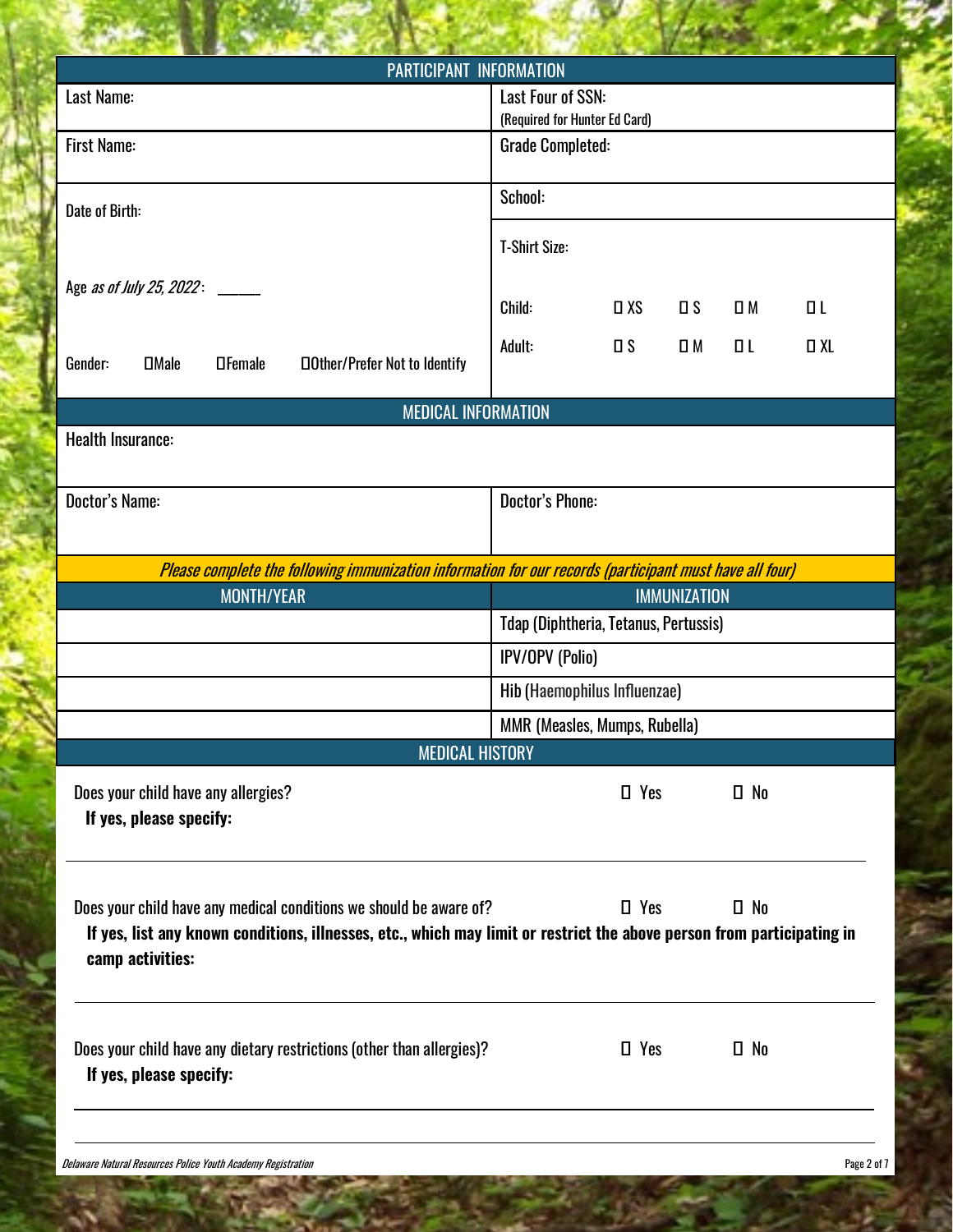| Does your child need to take medication while at the camp?         | $\Box$ Yes | $\square$ No |
|--------------------------------------------------------------------|------------|--------------|
| If yes, please list medications and give us detailed instructions: |            |              |

Is there any other information about your child that staff could benefit from knowing to better serve your child?

| <b>FAMILY INFORMATION</b>                                                                       |                                   |                    |                                    |
|-------------------------------------------------------------------------------------------------|-----------------------------------|--------------------|------------------------------------|
| $\Box$ Call First<br>Parent/Guardian                                                            | Parent/Guardian $\Box$ Call First |                    | <b>Address</b>                     |
| Last Name:                                                                                      | Last Name:                        |                    | Street:                            |
| <b>First Name:</b>                                                                              | <b>First Name:</b>                |                    |                                    |
| <b>Home Phone:</b>                                                                              | <b>Home Phone:</b>                |                    |                                    |
|                                                                                                 |                                   |                    |                                    |
| <b>Work Phone:</b>                                                                              | <b>Work Phone:</b>                |                    | City:                              |
| <b>Cell Phone:</b>                                                                              | <b>Cell Phone:</b>                |                    | State:                             |
| <b>E-mail Address:</b>                                                                          | <b>E-mail Address:</b>            |                    | Zip Code:                          |
| <b>EMERGENCY CONTACT INFORMATION</b>                                                            |                                   |                    |                                    |
| The emergency contacts will be notified if the parent/guardians listed above cannot be reached. |                                   |                    |                                    |
| PRIMARY EMERGENCY CONTACT                                                                       |                                   |                    | <b>SECONDARY EMERGENCY CONTACT</b> |
| <b>Full Name:</b>                                                                               |                                   | <b>Full Name:</b>  |                                    |
| <b>Work Phone:</b><br>Relationship:                                                             |                                   | Relationship:      | <b>Work Phone:</b>                 |
| <b>Home Phone:</b><br><b>Cell Phone:</b>                                                        |                                   | <b>Home Phone:</b> | <b>Cell Phone:</b>                 |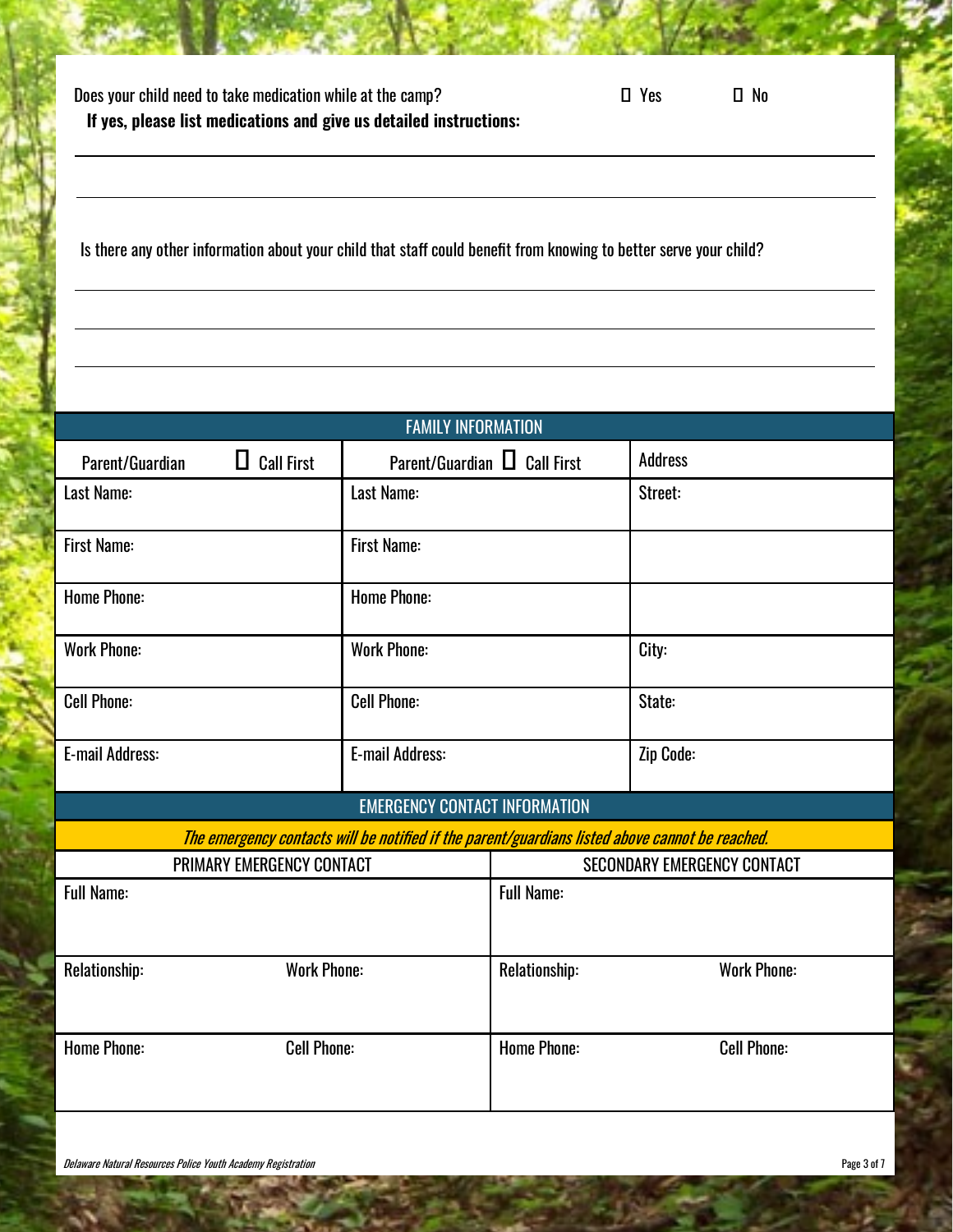# **Essay**

In the space below, please describe in at least 100 words why you want to participate in the Natural Resources Police Academy, and what Delaware's natural resources mean to you.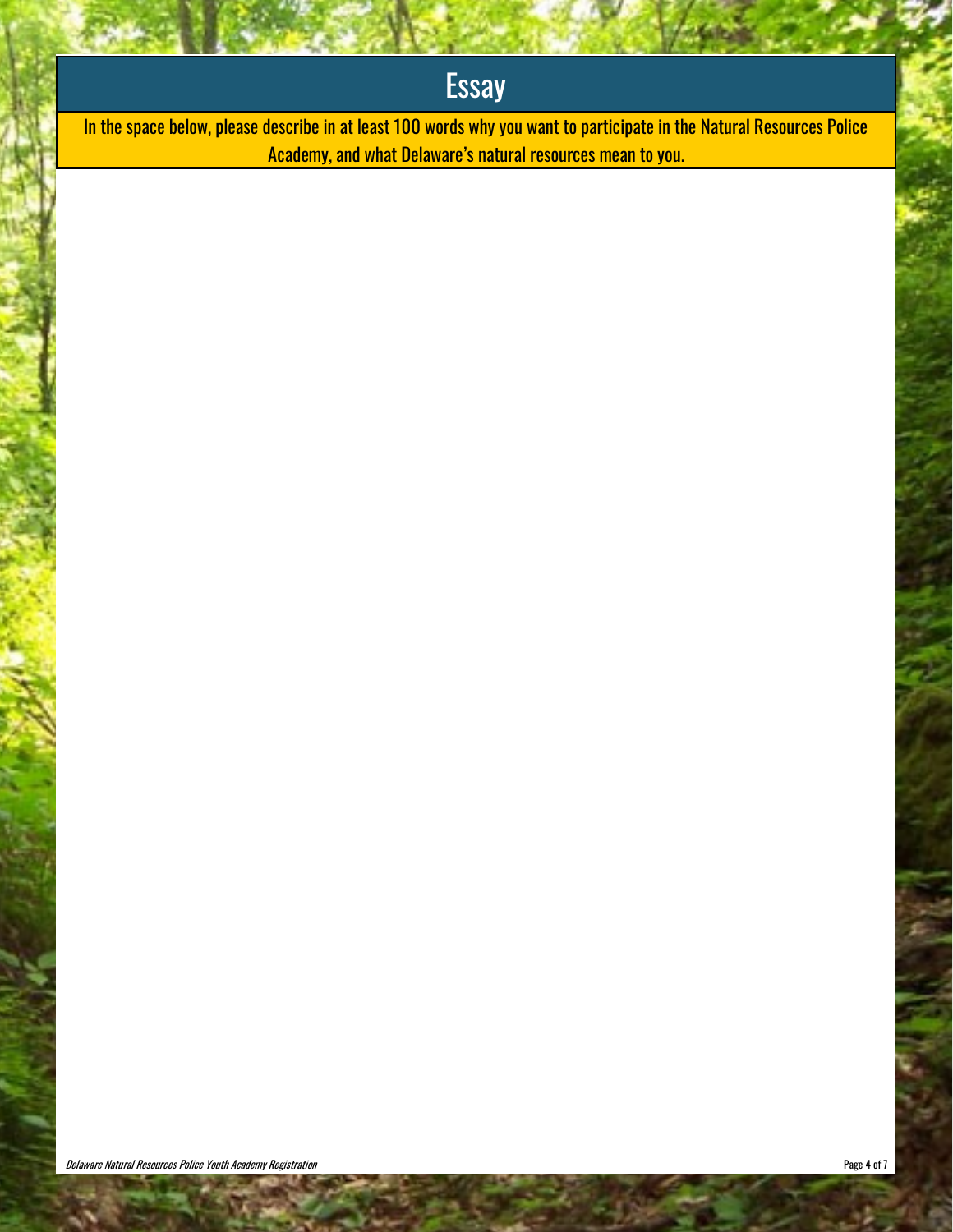| <b>RELEASE STATEMENTS - Part I</b>                                                                                        |                 |
|---------------------------------------------------------------------------------------------------------------------------|-----------------|
| By initialing below, you acknowledge that you have read and agreed to each item.                                          |                 |
| <b>Water Activities:</b>                                                                                                  |                 |
| l understand that the academies with Delaware Natural Resources Police include activities in or near water such as        |                 |
| boating and fishing. I give my permission for my child(ren) to participate in all water activities included in the acade- |                 |
| mies. For academies that include boating participants must be able to swim.                                               |                 |
|                                                                                                                           | <b>Initials</b> |
| <b>Photo Release:</b>                                                                                                     |                 |
| I understand that photos and/or video taken during the academies may be used by Delaware                                  |                 |
| Natural Resources Police for promotional materials and on social media.                                                   |                 |
|                                                                                                                           | <b>Initials</b> |
| <b>Child Safety:</b>                                                                                                      |                 |
| Delaware Natural Resources Police follow applicable child safety laws for transporting participants. I will supply a car  |                 |
| seat or booster seat for my child when he/she travels with the academies, if/when applicable.                             |                 |
|                                                                                                                           | <b>Initials</b> |
| <b>DEI EACE CTATEMENTS</b><br>$D_{\alpha} + H$                                                                            |                 |

RELEASE STATEMENTS –

By signing below, you acknowledge that you have read and agreed to each item.

- I/We acknowledge that there are natural hazards associated with this academy and related activities in the outdoor setting.
- I/We hereby affirm that my child is in good health and physically capable of performing the required activities of this academy.
- I/We understand that all possible precautions are taken to insure that all programs and activities sponsored by Delaware Natural Resources Police are conducted by mature and qualified personnel in a safe and responsible manner.
- I/We voluntarily assume the risks of the activities for my child. If programs or classes meet or travel to other areas, I/we give permission to Delaware Natural Resources Police for my child to be transported there by a Fleet-authorized driver in a State of Delaware vehicle.
- I/We know that the use of firearms and target shooting are potentially hazardous activities involving a possible risk of serious bodily injury or death.
- I/We know to abide by all range safety rules provided and any decision of the range officer or program provider relative to my minor child's ability to safely participate in live firing.
- I/We freely assume all risks associated with my minor child's use of firearms and target shooting equipment in this academy, including risk of bodily injury or death or any other damage arising as a result of my child's participation in this academy, all such risks being known and appreciated by me.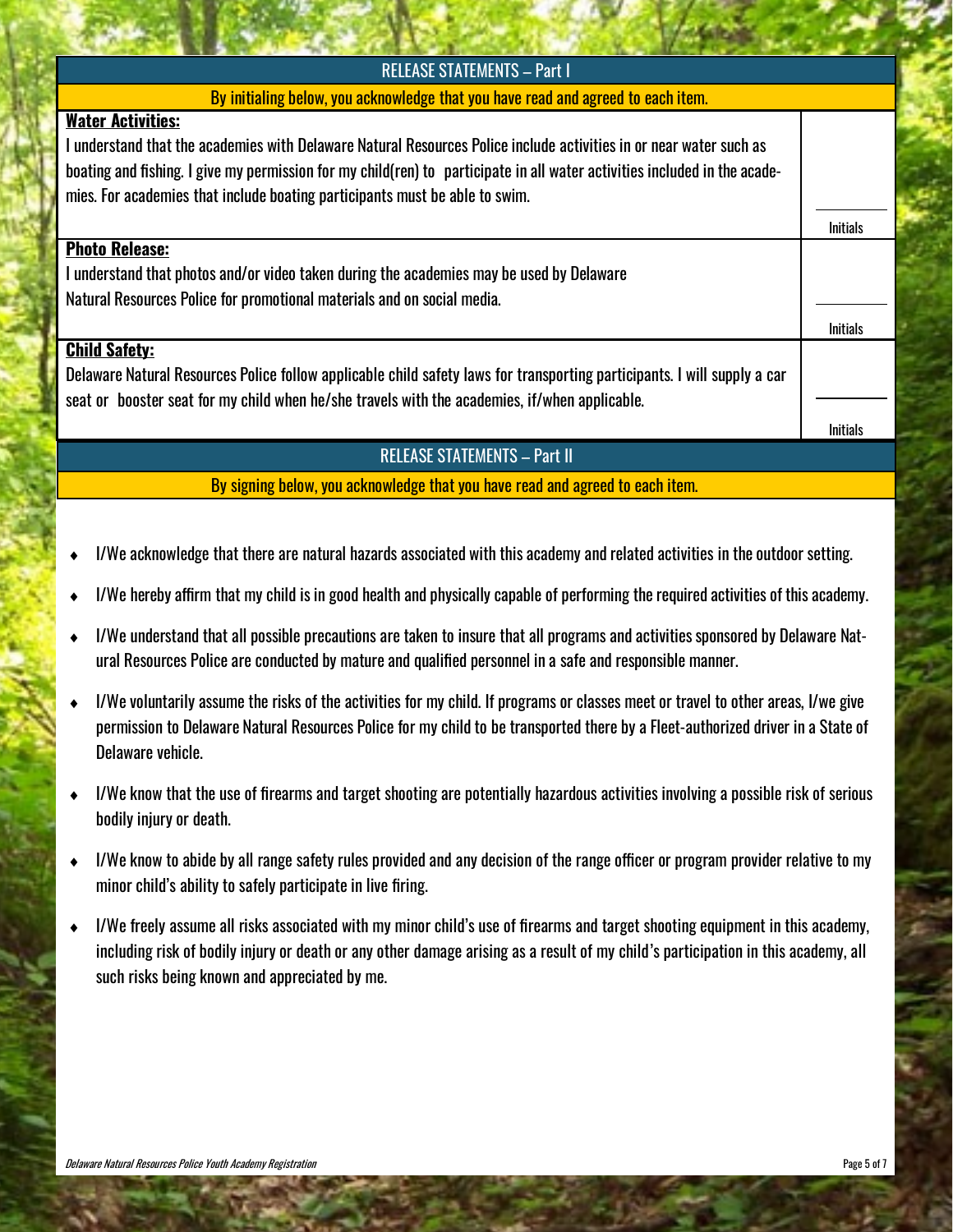- In the event of an emergency, a Delaware Natural Resources Police employee will make every attempt to contact the parent/ guardian. In the event that the parent/guardian cannot be reached, I/We give permission to Delaware Natural Resources Police to secure proper medical treatment and hereby expressly waive any and all claims of nature arising from such treatment.
- I/We understand that any medical expense incurred will be billed directly to me or to my insurance company.
- I/We hereby certify that my child is not a person prohibited from possessing a deadly weapon in accordance with Delaware Code Title 11, subsection 1448 which pertains to the unlawful possession of a deadly weapon by a person prohibited.
- In consideration of Delaware Natural Resources Police accepting my child into this academy and to the extent permitted and provided by State Law, **I hereby release from liability, waive any rights to sue and hold harmless** the following: The State of Delaware, the Department of Natural Resources and Environmental Control, the Division of Fish & Wildlife, the Hunter Education Program, its employees, volunteers, program providers, and cooperating facilities from all claims or liabilities of any kind arising out of my child's participation in this academy.

**Note: Guardian / Parental consent by notarized signature is required for any academy participant under the age of 18 or acceptance into the academy WILL NOT be granted.**

Participant Signature and Date

Parent/Guardian Signature and Date

Justice of the Peace / Notary Signature and Date  $SFAL$ 

Delaware Natural Resources Police Youth Academy Registration **Page 6 of 7** and 2008 **Page 6 of 7** and 2008 **Page 6 of 7**